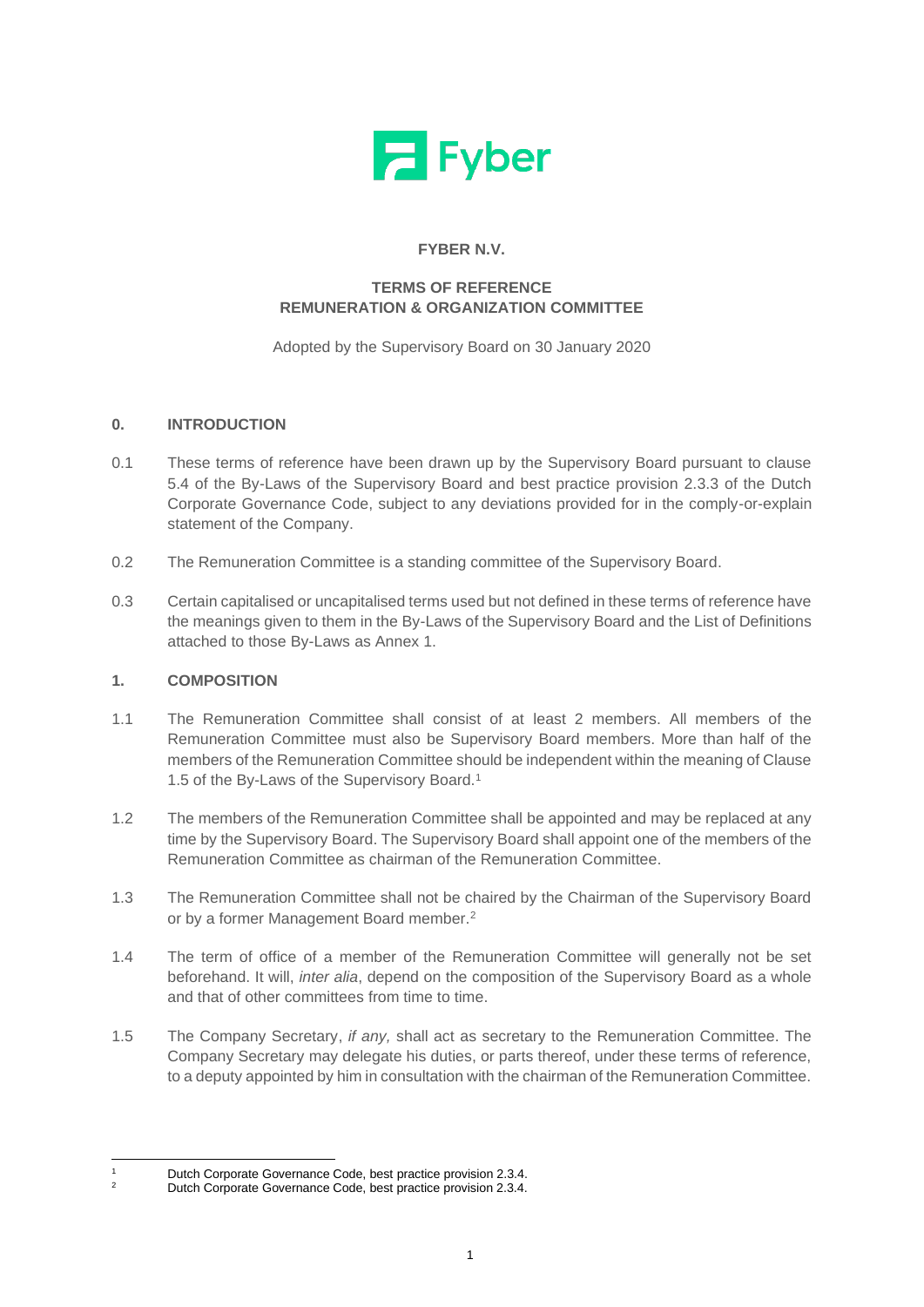#### **2. DUTIES AND POWERS**

- <span id="page-1-0"></span>2.1 Within the Supervisory Board, the Remuneration Committee is especially charged with the following duties:
	- (a) submitting a clear and understandable proposal to the Supervisory Board for the remuneration policy (which includes the severance pay) to be pursued for the Management Board members, whereby the following aspects should be considered in any event:<sup>3</sup>
		- (i) the objectives for the strategy for the implementation of long-term value creation;
		- (ii) the scenario analyses carried out in advance;
		- (iii) the pay ratios within the Company and its affiliated enterprise;
		- (iv) the development of the market price of the shares;
		- (v) an appropriate ratio between the variable and fixed remuneration components; the variable remuneration component is linked to measurable performance criteria determined in advance, which are predominantly long-term in character;
		- (vi) if shares are being awarded, the terms and conditions governing this; shares should be held for at least five years after they are awarded; and
		- (vii) if share options are being awarded, the terms and conditions governing this and the terms and conditions subject to which the share options can be exercised; share options cannot be exercised during the first three years after they are awarded.
	- (b) to make a proposal concerning the remuneration of the individual Management Board members; the proposal is drawn up in accordance with the remuneration policy that has been established and will, in any event, cover the remuneration structure, the amount of the fixed and variable remuneration components, the performance criteria used, the scenario analyses that are carried out and the pay ratios within the Company and its affiliated enterprise;<sup>4</sup>
	- (c) if the Management Board has resolved to establish an Executive Committee as referred to in Clause 4 of the By-Laws of the Management Board: to prepare the annual meeting between the Supervisory Board and the Management Board regarding the remuneration of the members of the Executive Committee who are not Management Board members $\cdot$ <sup>5</sup>
	- (d) to prepare the Remuneration Report referred to in Clause 12.3 of the By-Laws of the Supervisory Board:<sup>6</sup> and

<sup>3</sup> Dutch Corporate Governance Code, best practice provision 3.1.2.

<sup>4</sup> Dutch Corporate Governance Code, best practice provision 3.2.1.<br>5 Dutch Corporate Governance Code, best practice provision 3.1.3

 $5$  Dutch Corporate Governance Code, best practice provision 3.1.3.<br> $6$  Dutch Corporate Covernance Code, best provision 3.4.1.

Dutch Corporate Governance Code, best practice provision 3.4.1.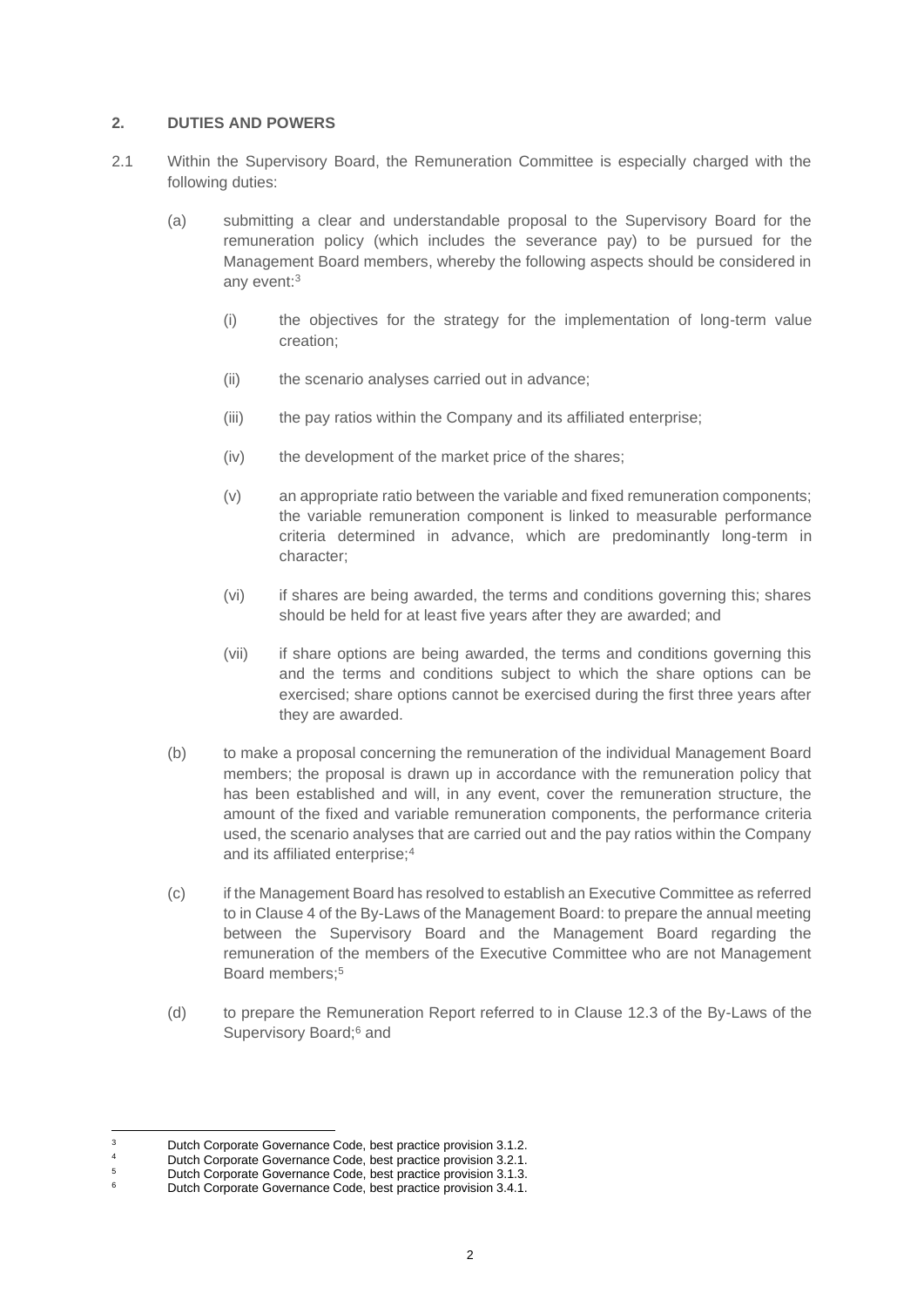- (e) to make proposals to the Supervisory Board for the remuneration of the individual Supervisory Board members, which remuneration will be submitted to the General Meeting of Shareholders for adoption.
- 2.2 When drafting the proposal for the remuneration of Management Board members, the Remuneration Committee takes note of individual Management Board members' views with regard to the amount and structure of their own remuneration. The Remuneration Committee should ask the Management Board members to pay attention to the aspects referred to in Clause [2.1\(a\).](#page-1-0) 7
- 2.3 The Remuneration Committee may only exercise **s**uch powers as are explicitly delegated to it by the Supervisory Board and it may never exercise powers beyond those exercisable by the Supervisory Board as a whole.
- 2.4 The Remuneration Committee shall ensure that the main elements of the contract of a Director with the Company shall be made public after it has been concluded, and in any event no later than the date of the notice calling the general meeting where the appointment of the Director will be proposed.<sup>8</sup>

## **3. MEETINGS**

- 3.1 The Remuneration Committee shall meet as often as required for a proper functioning of the Remuneration Committee. The Remuneration Committee shall meet at least once a year and additionally whenever one or more members have requested a meeting. The meetings are, as much as possible, scheduled annually in advance.
- 3.2 Meetings of the Remuneration Committee are in principle called by the secretary of the Remuneration Committee in consultation with the chairman of the Remuneration Committee. Save in urgent cases, to be determined by the chairman of the Remuneration Committee, the agenda for the meeting shall be sent at least seven working days before the meeting to all members of the Remuneration Committee. To the extent possible, written explanations and/or other related documents will be enclosed for each item on the agenda.
- 3.3 Meetings of the Remuneration Committee are generally held at the offices of the Company, but can also take place elsewhere. In addition, meetings of the Remuneration Committee can be held by telephone or video conference provided that all participants to the meeting can hear each other simultaneously.
- 3.4 The chairman of the Remuneration Committee shall set the agenda and chair the meeting of the Remuneration Committee.
- 3.5 The Remuneration Committee shall decide if and when the CEO should attend its meetings. The CEO shall not attend meetings of the Remuneration Committee where his own remuneration is discussed. In addition, the head of the HR department of the Company and/or independent experts may be invited to attend meetings of the Remuneration Committee. Each member of the Supervisory Board may attend meetings of the Remuneration Committee.
- 3.6 Each member of the Remuneration Committee has the right to cast one vote. All resolutions must be adopted by an absolute majority of the votes cast. If there is a tie in voting, the chairman of the Remuneration Committee shall have a casting vote.

<sup>7</sup> Dutch Corporate Governance Code, best practice provision 3.2.2.

Dutch Corporate Governance Code, best practice provision 3.4.2.